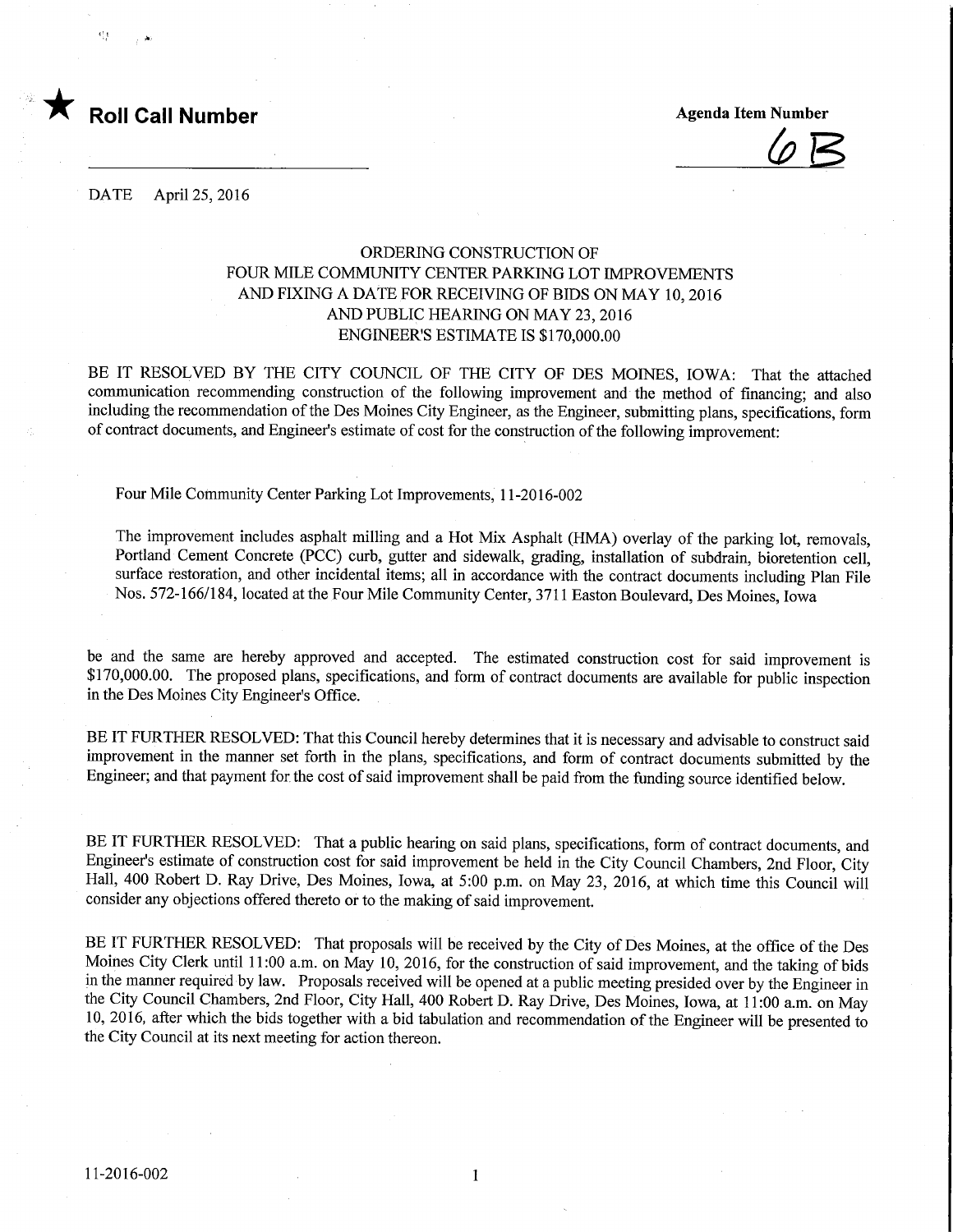



DATE April 25, 2016

BE IT FURTHER RESOLVED: That an appropriate Notice to Bidders and Notice of Public Hearing for said improvement be published in the Des Moines Register as provided and directed by Chapter 26 and/or 314, Code of Iowa.

(City Council Communication Number  $\mathcal{U}_\mathbf{0}$ - $\mathcal{Q}$  $\mathcal{Q}$  attached.)

Moved by to adopt.

Kathleen Vanderpool Deputy City Attorney

FORM APPROVED: FUNDS AVAILABLE

f)/^

Daniel E. Ritter Des Moines Finance Director

Funding Source: 2016-2017 CIP, Page Park-13, Road, Sidewalk, and Utility Improvements - Parks, PK175, G. 0. Bonds

| <b>COUNCIL ACTION</b> | <b>YEAS</b> | <b>NAYS</b> | <b>PASS</b> | <b>ABSENT</b>   |
|-----------------------|-------------|-------------|-------------|-----------------|
| <b>COWNIE</b>         |             |             |             |                 |
| <b>COLEMAN</b>        |             |             |             |                 |
| <b>GATTO</b>          |             |             |             |                 |
| <b>GRAY</b>           |             |             |             |                 |
| <b>HENSLEY</b>        |             |             |             |                 |
| <b>MOORE</b>          |             |             |             |                 |
| WESTERGAARD           |             |             |             |                 |
| <b>TOTAL</b>          |             |             |             |                 |
| <b>MOTION CARRIED</b> |             |             |             | <b>APPROVED</b> |
|                       |             |             |             |                 |
|                       |             |             |             |                 |
|                       |             |             |             |                 |

I, Diane Rauh, City Clerk of said City Council, hereby certify that at a meeting of the City Council, held on the above date, among other proceedings the above was adopted.

IN WITNESS WHEREOF, I have hereunto set my hand and affixed my seal the day and year first above written.

Mayor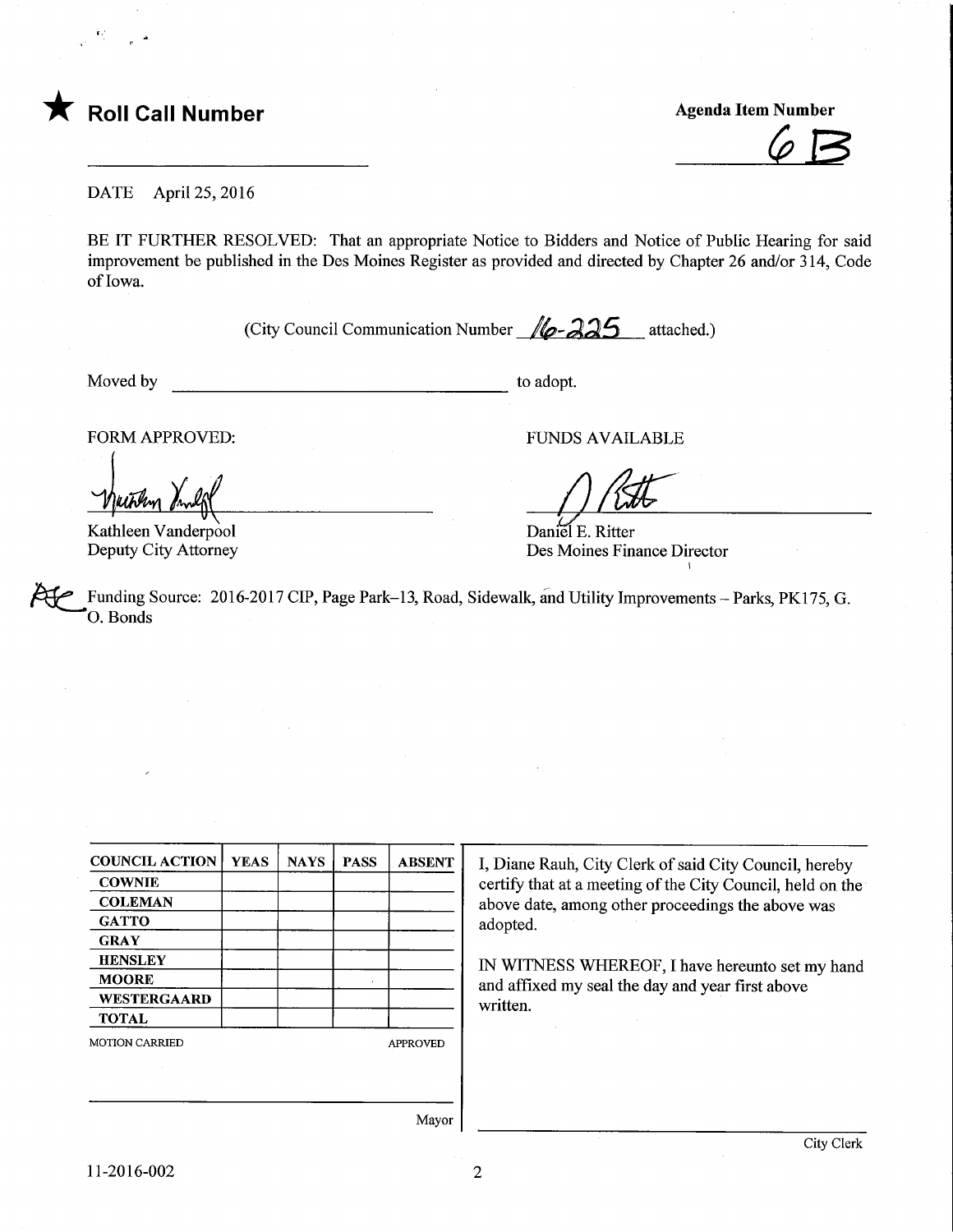



## **CONSTRUCTION ESTIMATE**

DEPARTMENT OF ENGINEERING CITY OF DES MOINES, IOWA

Activity ID 11-2016-002 **IDOT Project No: None** Date: 04-08-16

## PROJECT: Four Mile Community Center Parking Lot Improvement

|                           |                                        | <b>ESTIMATED UNITS</b> |              | <b>AMOUNT</b>     |              |
|---------------------------|----------------------------------------|------------------------|--------------|-------------------|--------------|
| NO.                       | <b>DESCRIPTION</b>                     | <b>UNIT</b>            | <b>TOTAL</b> | <b>UNIT PRICE</b> | <b>TOTAL</b> |
| 1                         | Cleaning and Preparation of Base       | LS                     | 1            | \$1,500.00        | \$1,500.00   |
| $\overline{2}$<br>$\star$ | <b>Pavement Milling</b>                | SY                     | 214          | \$10.00           | \$2,140.00   |
| 3                         | Milled Butt Joint                      | LS                     | 1            | \$500.00          | \$500.00     |
| 4                         | HMA (3000K ESAL) Surface 1/2" No Fric. | <b>TON</b>             | 270          | \$110.00          | \$29,700.00  |
| 5                         | Patches, Full Depth Repair HMA         | SY                     | 325          | \$120.00          | \$39,000.00  |
| 6                         | 6 In PCC with Intergal Curb            | SY                     | 170          | \$140.00          | \$23,800.00  |
| $\overline{7}$<br>*       | Subgrade Overexcavation                | <b>TON</b>             | 70           | \$90.00           | \$6,300.00   |
| 8                         | <b>Pavement Removal</b>                | SY                     | 223          | \$18.00           | \$4,014.00   |
| 9                         | Curb and Gutter Remove and Replace     | LF                     | 211          | \$50.00           | \$10,550.00  |
| 10                        | 4 In Sidewalk Remove and Replace       | SY                     | 75           | \$110.00          | \$8,250.00   |
| 11                        | 6 In Sidewalk                          | SY                     | 32           | \$120.00          | \$3,840.00   |
| 12                        | Painted Markings Waterborne            | <b>STA</b>             | 12           | \$100.00          | \$1,200.00   |
| 13                        | 2 In PVC Conduit Install               | LF                     | 146          | \$4.00            | \$584.00     |
| 14                        | <b>Clearing and Grubbing</b>           | LS                     | 1            | \$3,000.00        | \$3,000.00   |
| 15                        | Class 10 Excavation                    | <b>CY</b>              | 173          | \$30.00           | \$5,190.00   |
| 16                        | Subdrain, 8 In, Type 1                 | LF                     | 83           | \$30.00           | \$2,490.00   |
| 17                        | Intake, SW-512                         | <b>EACH</b>            | 1            | \$2,500.00        | \$2,500.00   |
| $18 *$                    | Aggregate Subbase                      | <b>TON</b>             | 120          | \$35.00           | \$4,200.00   |
| 19<br>$\star$             | Choker Aggregate                       | <b>TON</b>             | 24           | \$40.00           | \$960.00     |
| 20                        | Modified Soil Layer                    | <b>CY</b>              | 68           | \$70.00           | \$4,760.00   |
| 21                        | Hardwood Mulch                         | <b>CY</b>              | 12           | \$15.00           | \$180.00     |
| 22                        | RECP, Geojute                          | SY                     | 310          | \$4.00            | \$1,240.00   |
| 23                        | Turf Reinforcement Mat, Type 2         | SQ                     | 5            | \$100.00          | \$500.00     |
| ×<br>24                   | <b>Flow Transition Mat</b>             | SF                     | 45           | \$20.00           | \$900.00     |